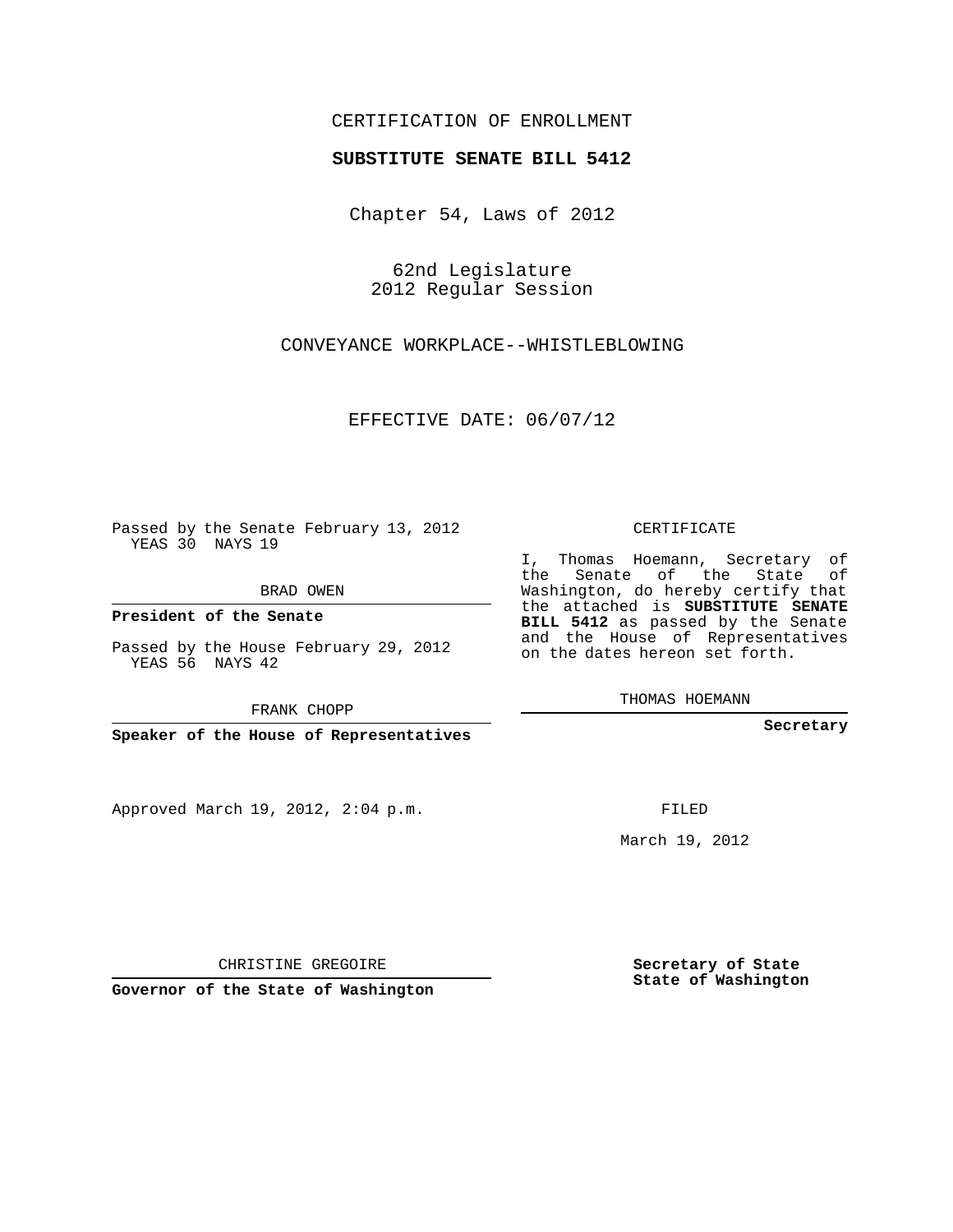## **SUBSTITUTE SENATE BILL 5412** \_\_\_\_\_\_\_\_\_\_\_\_\_\_\_\_\_\_\_\_\_\_\_\_\_\_\_\_\_\_\_\_\_\_\_\_\_\_\_\_\_\_\_\_\_

\_\_\_\_\_\_\_\_\_\_\_\_\_\_\_\_\_\_\_\_\_\_\_\_\_\_\_\_\_\_\_\_\_\_\_\_\_\_\_\_\_\_\_\_\_

Passed Legislature - 2012 Regular Session

## **State of Washington 62nd Legislature 2012 Regular Session**

**By** Senate Labor, Commerce & Consumer Protection (originally sponsored by Senators Keiser, Kohl-Welles, Kline, Roach, Conway, Hobbs, and Chase)

READ FIRST TIME 02/03/12.

 AN ACT Relating to whistleblowing in the conveyance workplace; amending RCW 70.87.020; reenacting and amending RCW 70.87.010; and adding a new section to chapter 70.87 RCW.

BE IT ENACTED BY THE LEGISLATURE OF THE STATE OF WASHINGTON:

 **Sec. 1.** RCW 70.87.020 and 2003 c 143 s 10 are each amended to read as follows:

 (1) The purpose of this chapter is to provide for safety of life and limb, to promote safety awareness, and to ensure the safe design, mechanical and electrical operation, and inspection of conveyances, and performance of conveyance work, and all such operation, inspection, and conveyance work subject to the provisions of this chapter shall be reasonably safe to persons and property and in conformity with the provisions of this chapter and the applicable statutes of the state of Washington, and all orders, and rules of the department. The use of unsafe and defective conveyances imposes a substantial probability of serious and preventable injury to employees and the public exposed to unsafe conditions. The prevention of these injuries and protection of employees and the public from unsafe conditions is in the best interest 19 of the people of this state. It is the policy of the legislature that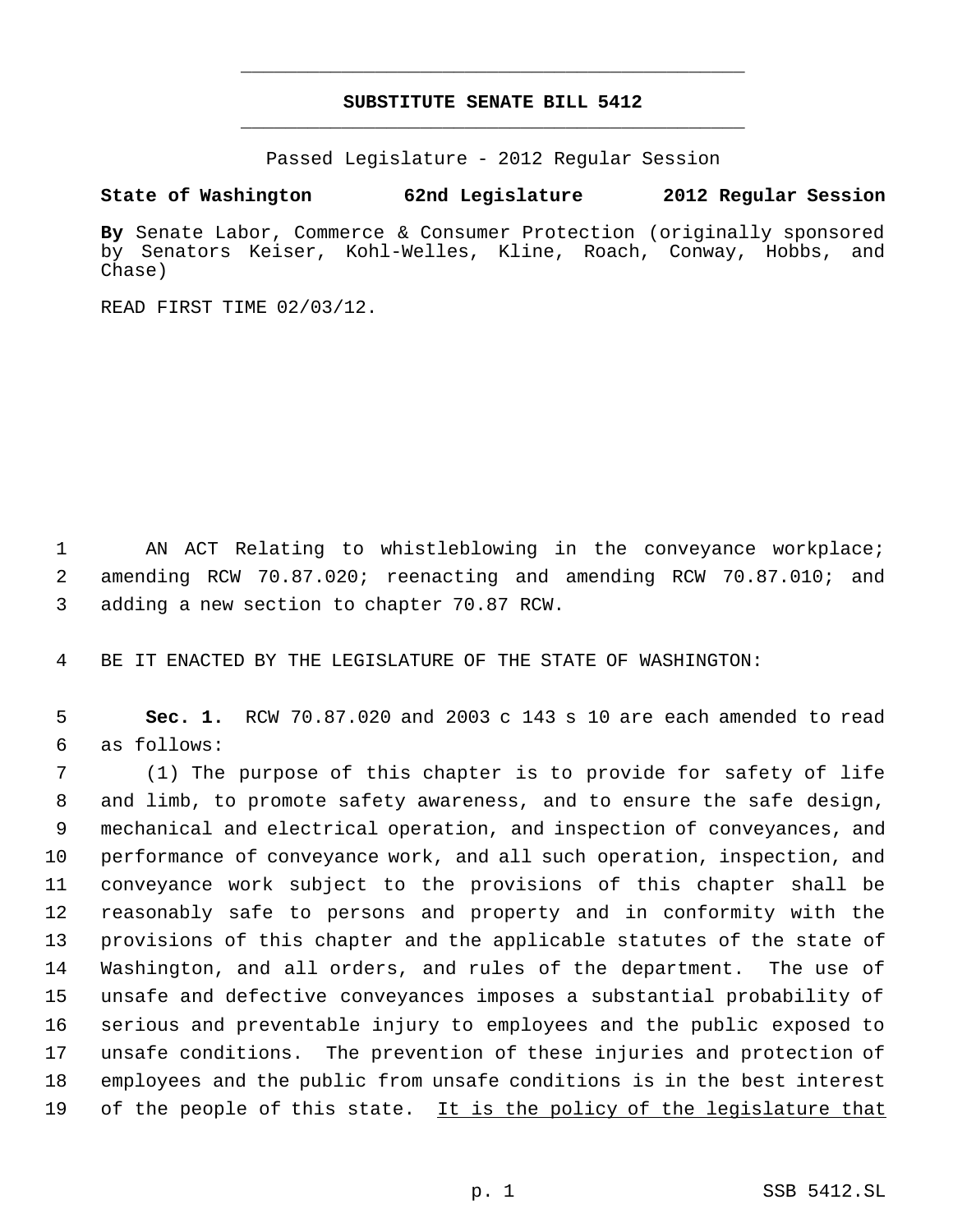employees should be protected from workplace reprisal or retaliatory 2 action for the opposition to or reporting in good faith of practices 3 that may violate the provisions of this chapter and the rules 4 promulgated hereunder, or of the safety, installation, repair, or maintenance policies of their employers. Personnel performing work covered by this chapter must, by documented training or experience or both, be familiar with the operation and safety functions of the components and equipment. Training and experience must include, but not be limited to, recognizing the safety hazards and performing the procedures to which the personnel performing conveyance work covered by this chapter are assigned in conformance with the requirements of this chapter. This chapter establishes the minimum standards for personnel performing conveyance work.

 (2) This chapter is not intended to prevent the use of systems, methods, or devices of equivalent or superior quality, strength, fire resistance, code effectiveness, durability, and safety to those required by this chapter, provided that there is technical documentation to demonstrate the equivalency of the system, method, or device, as prescribed in this chapter and the rules adopted under this chapter.

 (3) In any suit for damages allegedly caused by a failure or malfunction of the conveyance, conformity with the rules of the department is prima facie evidence that the conveyance work, operation, and inspection is reasonably safe to persons and property.

 **Sec. 2.** RCW 70.87.010 and 2009 c 128 s 1 are each reenacted and amended to read as follows:

 The definitions in this section apply throughout this chapter unless the context clearly requires otherwise.

 (1) "Advisory committee" means the elevator advisory committee as described in this chapter.

 (2) "Alteration" means any change to equipment, including its parts, components, and/or subsystems, other than maintenance, repair, or replacement.

 (3) "Automobile parking elevator" means an elevator: (a) Located in either a stationary or horizontally moving hoistway; (b) used exclusively for parking automobiles where, during the parking process, each automobile is moved either under its own power or by means of a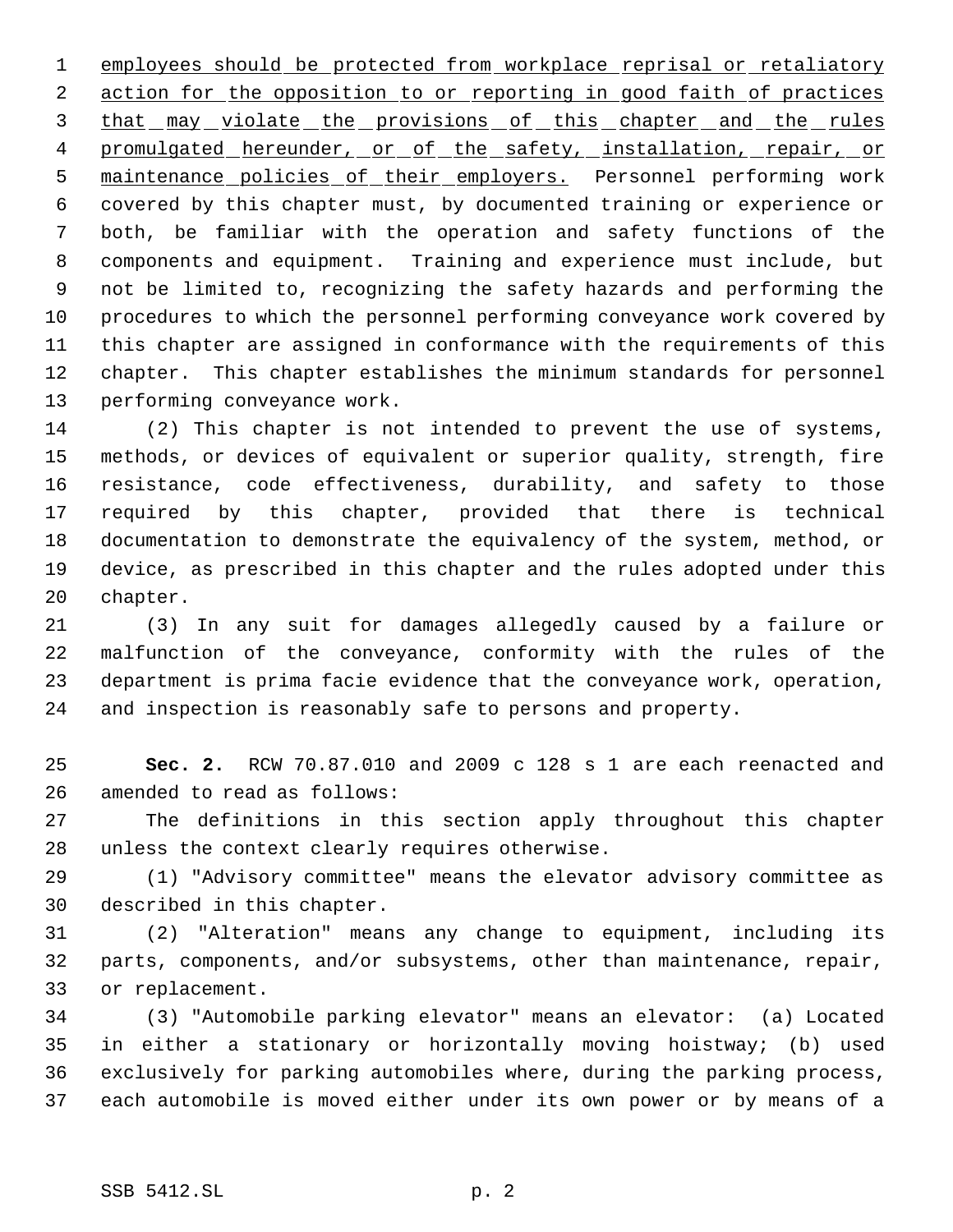power-driven transfer device onto and off the elevator directly into parking spaces or cubicles in line with the elevator; and (c) in which persons are not normally stationed on any level except the receiving level.

 (4) "Belt manlift" means a power driven endless belt provided with steps or platforms and a hand hold for the transportation of personnel from floor to floor.

 (5) "Casket lift" means a lift that (a) is installed at a mortuary, (b) is designed exclusively for carrying of caskets, (c) moves in guides in a basically vertical direction, and (d) serves two or more floors or landings.

 (6) "Conveyance" means an elevator, escalator, dumbwaiter, belt manlift, automobile parking elevator, moving walk, and other elevating devices, as defined in this section.

 (7) "Conveyance work" means the alteration, construction, dismantling, erection, installation, maintenance, relocation, and wiring of a conveyance.

(8) "Department" means the department of labor and industries.

 (9) "Director" means the director of the department or his or her representative.

 (10) "Dumbwaiter" means a hoisting and lowering mechanism equipped with a car (a) that moves in guides in a substantially vertical direction, (b) the floor area of which does not exceed nine square feet, (c) the inside height of which does not exceed four feet, (d) the capacity of which does not exceed five hundred pounds, and (e) that is used exclusively for carrying materials.

 (11) "Elevator" means a hoisting or lowering machine equipped with a car or platform that moves in guides and serves two or more floors or landings of a building or structure;

 (a) "Passenger elevator" means an elevator (i) on which passengers are permitted to ride and (ii) that may be used to carry freight or materials when the load carried does not exceed the capacity of the elevator;

 (b) "Freight elevator" means an elevator (i) used primarily for carrying freight and (ii) on which only the operator, the persons necessary for loading and unloading, and other employees approved by the department are permitted to ride;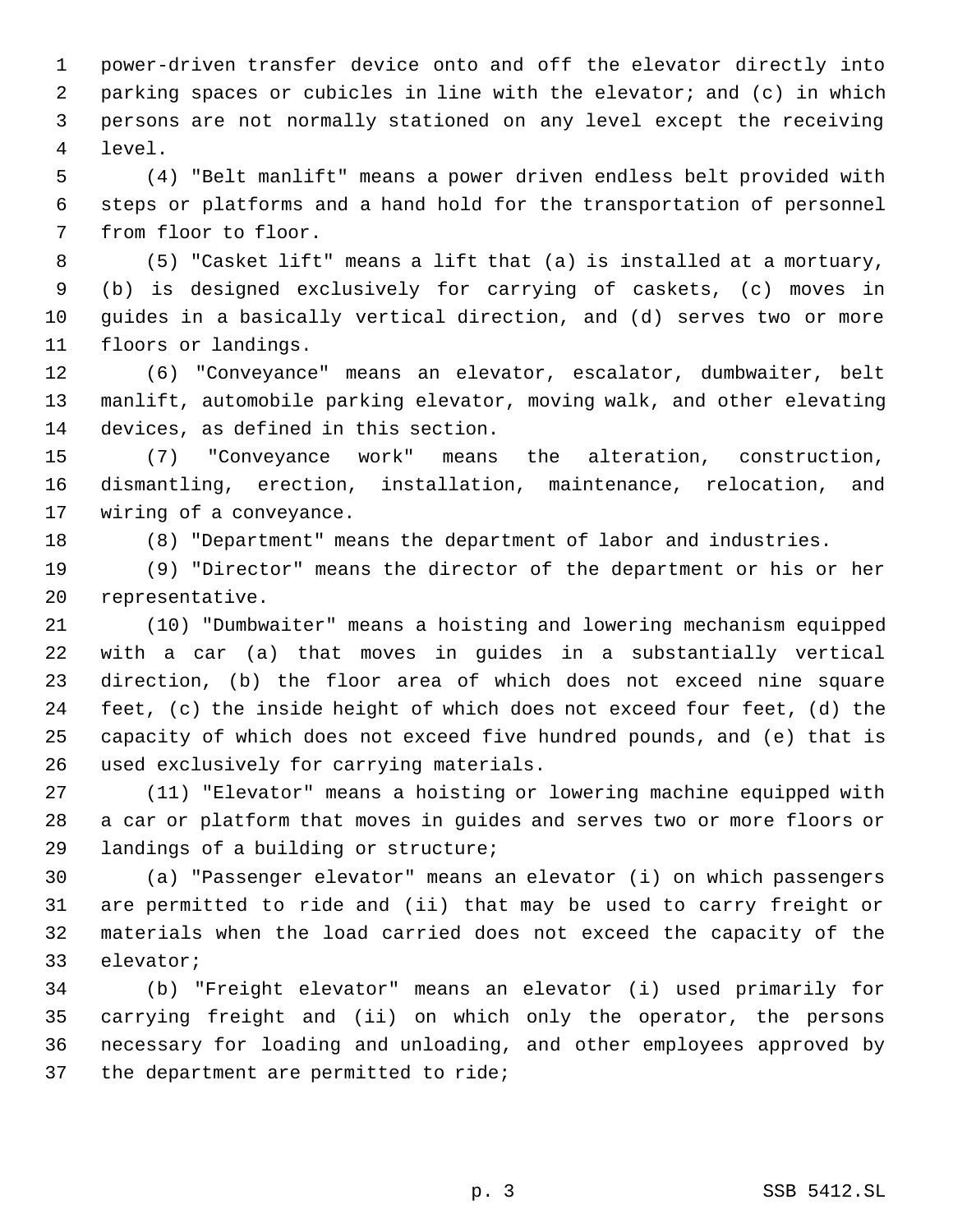(c) "Sidewalk elevator" means a freight elevator that: (i) Operates between a sidewalk or other area outside the building and floor levels inside the building below the outside area, (ii) does not have a landing opening into the building at its upper limit of travel, 5 and (iii) is not used to carry automobiles;

 (d) "Hand elevator" means an elevator utilizing manual energy to move the car;

 (e) "Inclined elevator" means an elevator that travels at an angle of inclination of seventy degrees or less from the horizontal;

 (f) "Multideck elevator" means an elevator having two or more compartments located one immediately above the other;

 (g) "Observation elevator" means an elevator designed to permit exterior viewing by passengers while the car is traveling;

 (h) "Power elevator" means an elevator utilizing energy other than 15 gravitational or manual to move the car;

 (i) "Electric elevator" means an elevator where the energy is applied by means of an electric driving machine;

 (j) "Hydraulic elevator" means an elevator where the energy is applied by means of a liquid under pressure in a cylinder equipped with a plunger or piston;

 (k) "Direct-plunger hydraulic elevator" means a hydraulic elevator having a plunger or cylinder directly attached to the car frame or platform;

 (l) "Electro-hydraulic elevator" means a direct-plunger elevator where liquid is pumped under pressure directly into the cylinder by a 26 pump driven by an electric motor;

 (m) "Maintained-pressure hydraulic elevator" means a direct-plunger elevator where liquid under pressure is available at all times for transfer into the cylinder;

 (n) "Roped hydraulic elevator" means a hydraulic elevator having its plunger or piston connected to the car with wire ropes or 32 indirectly coupled to the car by means of wire ropes and sheaves;

 (o) "Rack and pinion elevator" means a power elevator, with or without a counterweight, that is supported, raised, and lowered by a motor or motors that drive a pinion or pinions on a stationary rack mounted in the hoistway;

(p) "Screw column elevator" means a power elevator having an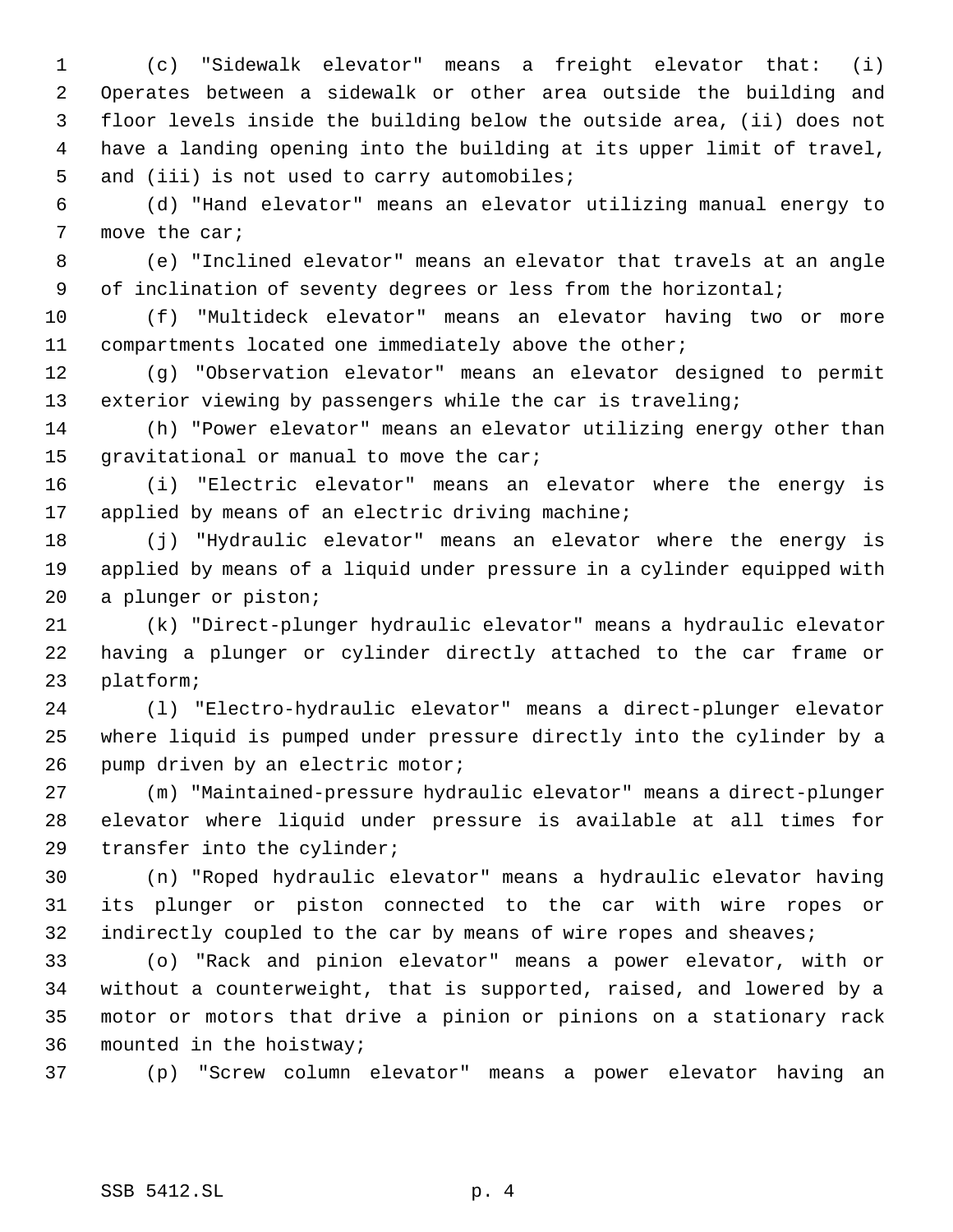uncounterweighted car that is supported, raised, and lowered by means of a screw thread;

 (q) "Rooftop elevator" means a power passenger or freight elevator that operates between a landing at roof level and one landing below and opens onto the exterior roof level of a building through a horizontal opening;

 (r) "Special purpose personnel elevator" means an elevator that is limited in size, capacity, and speed, and permanently installed in structures such as grain elevators, radio antenna, bridge towers, underground facilities, dams, power plants, and similar structures to provide vertical transportation of authorized personnel and their tools 12 and equipment only;

 (s) "Workmen's construction elevator" means an elevator that is not part of the permanent structure of a building and is used to raise and lower workers and other persons connected with, or related to, the 16 building project;

 (t) "Boat launching elevator" means a conveyance that serves a boat launching structure and a beach or water surface and is used for the carrying or handling of boats in which people ride;

 (u) "Limited-use/limited-application elevator" means a power passenger elevator where the use and application is limited by size, capacity, speed, and rise, intended principally to provide vertical transportation for people with physical disabilities.

 (12) "Elevator contractor" means any person, firm, or company that possesses an elevator contractor license in accordance with this chapter and who is engaged in the business of performing conveyance work covered by this chapter.

 (13) "Elevator contractor license" means a license that is issued to an elevator contractor who has met the qualification requirements established in RCW 70.87.240.

 (14) "Elevator helper/apprentice" means a person who works under the general direction of a licensed elevator mechanic. A license is not required to be an elevator helper/apprentice.

 (15) "Elevator mechanic" means any person who possesses an elevator mechanic license in accordance with this chapter and who is engaged in performing conveyance work covered by this chapter.

(16) "Elevator mechanic license" means a license that is issued to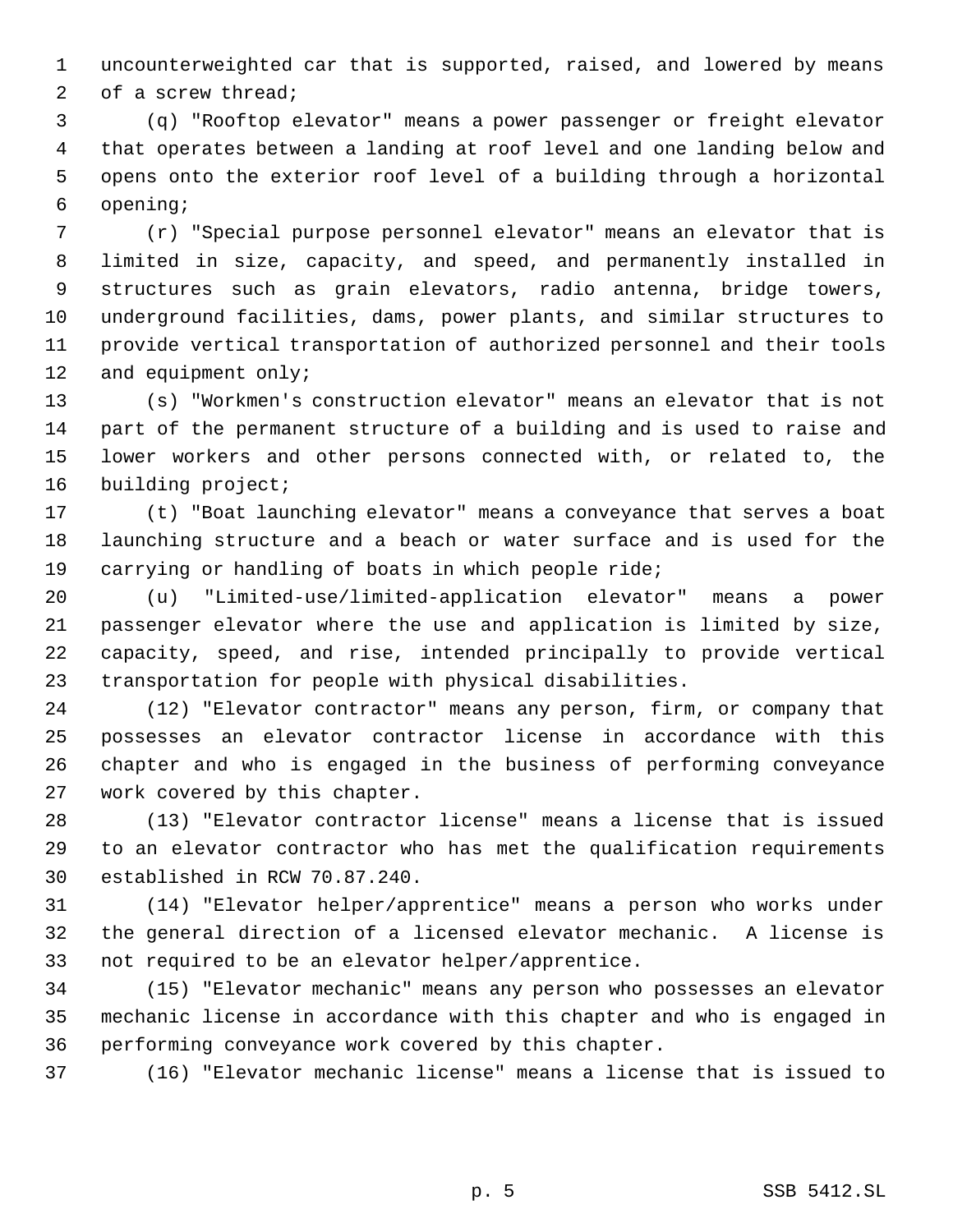a person who has met the qualification requirements established in RCW 70.87.240.

 (17) "Escalator" means a power-driven, inclined, continuous stairway used for raising and lowering passengers.

 (18) "Existing installations" means an installation defined as an "installation, existing" in this chapter or in rules adopted under this chapter.

 (19) "Inspector" means an elevator inspector of the department or an elevator inspector of a municipality having in effect an elevator ordinance pursuant to RCW 70.87.200.

 (20) "License" means a written license, duly issued by the department, authorizing a person, firm, or company to carry on the business of performing conveyance work or to perform conveyance work covered by this chapter.

(21) "Licensee" means the elevator mechanic or elevator contractor.

 (22) "Maintenance" means a process of routine examination, lubrication, cleaning, servicing, and adjustment of parts, components, and/or subsystems for the purpose of ensuring performance in accordance with this chapter. "Maintenance" includes repair and replacement, but not alteration.

 (23) "Material hoist" means a hoist that is not a part of a permanent structure used to raise or lower materials during construction, alteration, or demolition. It is not applicable to the temporary use of permanently installed personnel elevators as material hoists.

 (24) "Material lift" means a lift that (a) is permanently installed, (b) is comprised of a car or platform that moves in guides, (c) serves two or more floors or landings, (d) travels in a vertical or inclined position, (e) is an isolated, self-contained lift, (f) is not part of a conveying system, and (g) is installed in a commercial or industrial area not accessible to the general public or intended to be operated by the general public.

 (25) "Moving walk" means a passenger carrying device (a) on which passengers stand or walk and (b) on which the passenger carrying surface remains parallel to its direction of motion.

 (26) "One-man capacity manlift" means a single passenger, hand- powered counterweighted device, or electric-powered device, that travels vertically in guides and serves two or more landings.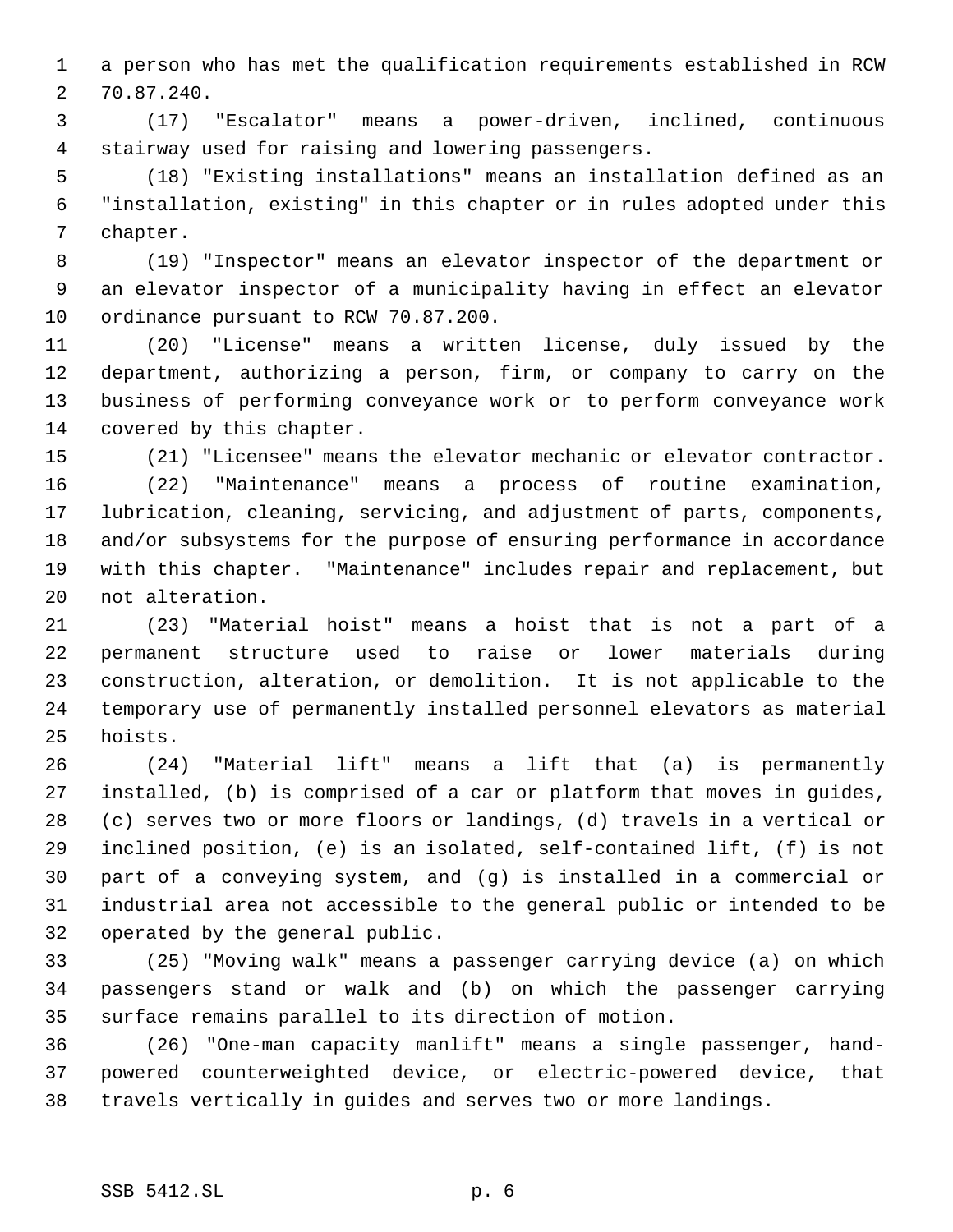(27) "Owner" means any person having title to or control of a conveyance, as guardian, trustee, lessee, or otherwise.

 (28) "Permit" means a permit issued by the department: (a) To perform conveyance work, other than maintenance; or (b) to operate a conveyance.

 (29) "Person" means this state, a political subdivision, any public or private corporation, any firm, or any other entity as well as an individual.

 (30) "Personnel hoist" means a hoist that is not a part of a permanent structure, is installed inside or outside buildings during construction, alteration, or demolition, and used to raise or lower workers and other persons connected with, or related to, the building project. The hoist may also be used for transportation of materials.

 (31) "Platform" means a rigid surface that is maintained in a horizontal position at all times when in use, and upon which passengers stand or a load is carried.

 (32) "Private residence conveyance" means a conveyance installed in or on the premises of a single-family dwelling and operated for transporting persons or property from one elevation to another.

 (33) "Public agency" means a county, incorporated city or town, municipal corporation, state agency, institution of higher education, political subdivision, or other public agency and includes any department, bureau, office, board, commission or institution of such public entities.

 (34) "Repair" means the reconditioning or renewal of parts, components, and/or subsystems necessary to keep equipment in compliance with this chapter.

 (35) "Replacement" means the substitution of a device, component, and/or subsystem in its entirety with a unit that is basically the same as the original for the purpose of ensuring performance in accordance with this chapter.

 (36) "Single-occupancy farm conveyance" means a hand-powered counterweighted single-occupancy conveyance that travels vertically in a grain elevator and is located on a farm that does not accept commercial grain.

 (37) "Stairway chair lift" means a lift that travels in a basically inclined direction and is designed for use by individuals with disabilities.